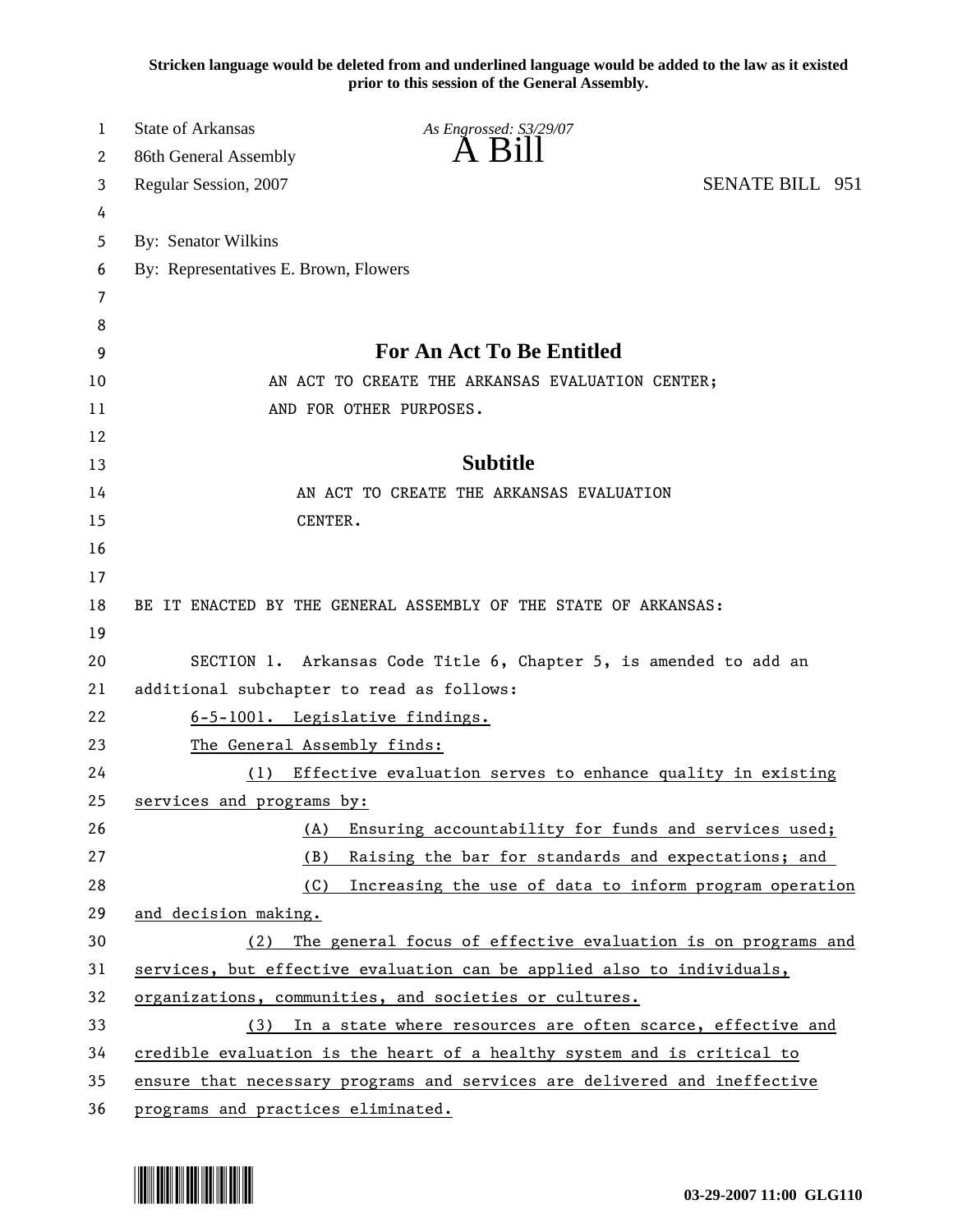| $\mathbf 1$ | To help groups accomplish their objectives, empowerment<br>(4)                |
|-------------|-------------------------------------------------------------------------------|
| 2           | evaluation and other collaborative forms of evaluation are particularly       |
| 3           | useful in collaborative endeavors that require complex systems and diverse    |
| 4           | groups.                                                                       |
| 5           |                                                                               |
| 6           | 6-5-1002. The Arkansas Evaluation Center.                                     |
| 7           | There is established at the University of Arkansas at Pine Bluff<br>(a)       |
| 8           | the Arkansas Evaluation Center to build evaluation capacity in the State of   |
| 9           | Arkansas by:                                                                  |
| 10          | Assisting nonprofit corporations in their reporting<br>(1)                    |
| 11          | processes to their boards, funding agencies, the government, and the public;  |
| 12          | Expanding the service of evaluation research to nonprofit<br>(2)              |
| 13          | corporations in the Arkansas Delta through the provision of data that helps   |
| 14          | to account for resources and through a service delivery designed to advance   |
| 15          | the quality of life in the Arkansas Delta;                                    |
| 16          | Assisting the General Assembly by evaluating the impact of<br>(3)             |
| 17          | potential and existing legislation; and                                       |
| 18          | (4)<br>Fulfilling a commitment to fiscal and philosophical                    |
| 19          | accountability with the people of Arkansas by empowering the University of    |
| 20          | Arkansas at Pine Bluff to provide nationally-recognized evaluation training.  |
| 21          | The Arkansas Evaluation Center shall be housed at the University<br>(b)       |
| 22          | of Arkansas at Pine Bluff.                                                    |
| 23          |                                                                               |
| 24          | 6-5-1003. Duties of the Arkansas Evaluation Center.                           |
| 25          | The Arkansas Evaluation Center shall:<br>(a)                                  |
| 26          | Contribute to the University of Arkansas at Pine Bluff by:<br>(1)             |
| 27          | (A)<br>Attracting students to existing courses;                               |
| 28          | (B)<br>Providing new online and distance learning courses;                    |
| 29          | and                                                                           |
| 30          | Serving as a catalyst to stimulate university faculty<br>(C)                  |
| 31          | to conduct evaluation and research.                                           |
| 32          | (2) Provide academic training that consists of a variety of                   |
| 33          | modalities, including courses, virtual classrooms, practicum, workshops, and  |
| 34          | invited speakers;                                                             |
| 35          | Assist the University of Arkansas at Pine Bluff in offering<br>(3)            |
| 36          | a series of evaluation-related courses, including qualitative or ethnographic |